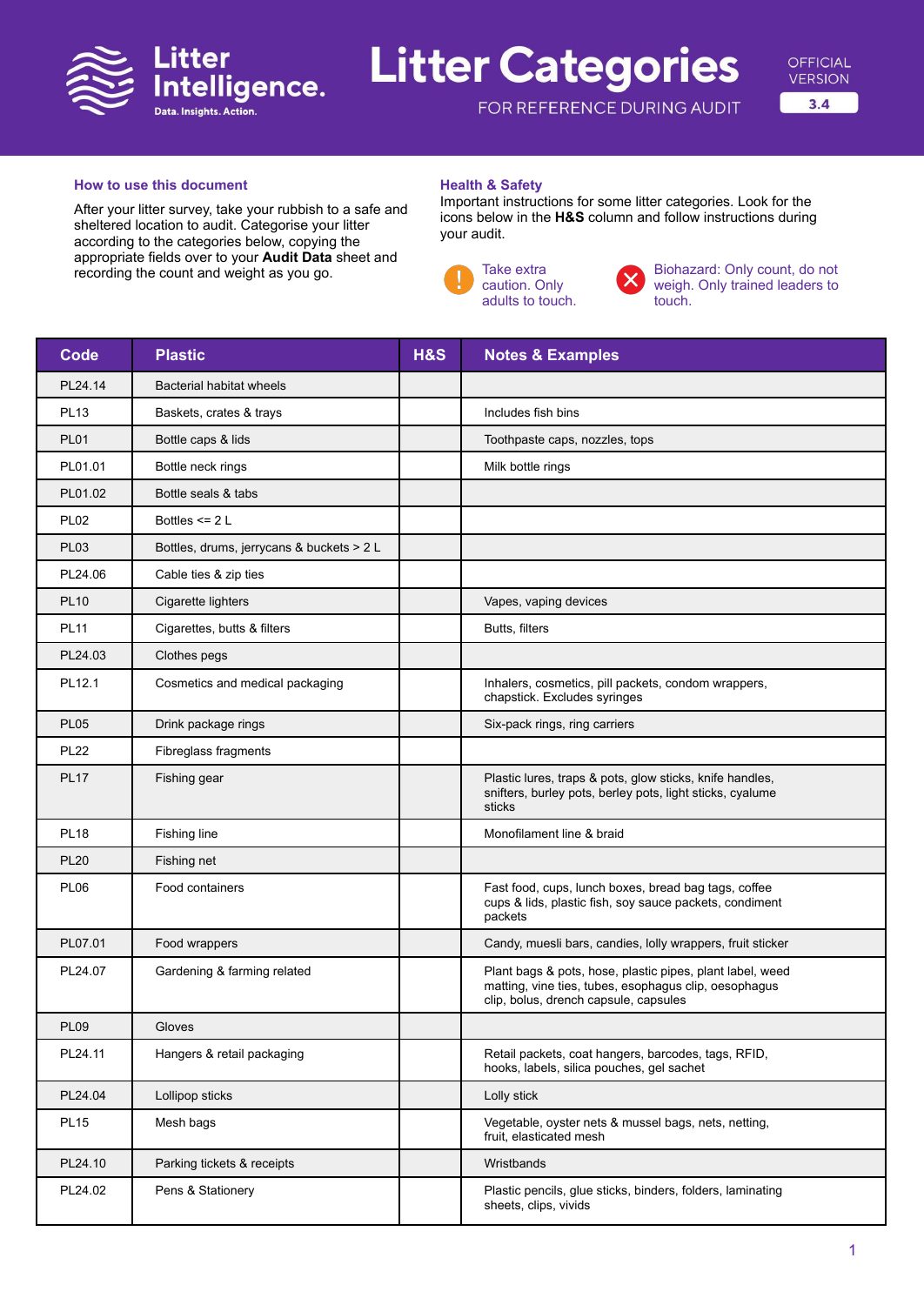

| <b>PL07</b>      | Plastic bags                                  |                | Includes opaque & clear bags, ziplock bags                                                                                                                                                                 |
|------------------|-----------------------------------------------|----------------|------------------------------------------------------------------------------------------------------------------------------------------------------------------------------------------------------------|
| <b>PL14</b>      | Plastic buoys                                 |                | Includes floats, mussel buoys, fishing buoys                                                                                                                                                               |
| <b>PL16</b>      | Plastic sheeting                              |                | Tarpaulins, pallet wrap, weed matting, silage wrap, sacks, baleage<br>wrap, haylage wrap, bubble wrap, shrink wrap                                                                                         |
| <b>PL04</b>      | <b>Plastic utensils</b>                       |                | Knives, forks, spoons, stirrers, cutlery, plastic chopsticks                                                                                                                                               |
| PL24.09          | Plastic vehicle parts                         |                | Bike parts, bicycle parts. Excludes tyres                                                                                                                                                                  |
| <b>PL23</b>      | Resin pellets                                 |                | Visual assessment only                                                                                                                                                                                     |
| <b>PL19</b>      | Rope                                          |                | Synthetic twine & string                                                                                                                                                                                   |
| PL24.08          | Safety & construction related                 |                | Road cones, safety mesh, barrier arms, plumbing, pipes, conduit,<br>caution tape, sea wall matting, geotextile fabric, curtain hooks, tile<br>spacers, sealant tubes, caulking, PVC, broom bristles, tubes |
| PL24.05          | Shotgun wadding & shells                      |                |                                                                                                                                                                                                            |
| <b>PL21</b>      | Strapping bands & tape                        |                | Packaging tape, insulation tape, electrical tape, Sellotape                                                                                                                                                |
| PL04.01          | <b>Straws</b>                                 |                |                                                                                                                                                                                                            |
| <b>PL12</b>      | Syringes                                      | Ø              | Biohazard: Only trained leaders to touch. Don't weigh.                                                                                                                                                     |
| <b>PL08</b>      | Toys, sport, & recreation (Plastic)           |                | Plastic firework pieces, snorkels, sunglasses, goggles, golf balls,<br>figurine, fake flowers, beads, garland, fake leaves, wreath, lei, Lego,<br>tinsel, decorations                                      |
| PL24.01          | Unidentifiable hard plastic fragments         |                | Melted plastic, burnt plastic                                                                                                                                                                              |
| PL07.02          | Unidentifiable soft plastic fragments         |                | Plastic packet wrap, soft plastic                                                                                                                                                                          |
| <b>PL24</b>      | Other plastic (specify)                       |                | Paint chips, casters, wheels, cap brim, dish brush, scrubbing brush,<br>cigarette packet wrap.                                                                                                             |
| Code             | <b>Foamed Plastic</b>                         | H&S            | <b>Notes &amp; Examples</b>                                                                                                                                                                                |
| FP05.02          | Ear plugs                                     |                | Earplugs                                                                                                                                                                                                   |
| <b>FP03</b>      | Foam buoys                                    |                | Includes floats                                                                                                                                                                                            |
| FP05.03          | Foam glazier spacers                          |                | Blue foamed squares, blue foam square, green foamed squares, green<br>foam squares                                                                                                                         |
| <b>FP01</b>      | Foam sponge                                   |                |                                                                                                                                                                                                            |
| FP <sub>02</sub> | Polystyrene cups or food packs                |                | Includes coffee cups, styrofoam                                                                                                                                                                            |
| FP04             | Polystyrene insulation or packaging           |                | Includes bean bag foam balls, foam sock, sleeve, foam netting, wine<br>sleeve                                                                                                                              |
| FP05.04          | Toys, Sport, & Recreation (Foamed<br>Plastic) |                | Nerf gun bullet, nerf bullets, pool noodles, camping mats, yoga mats,<br>balls, surf board, toy, boogie board, body board                                                                                  |
| FP05.01          | Unidentifiable foamed plastic fragments       |                |                                                                                                                                                                                                            |
| FP <sub>05</sub> | Other foamed plastic (specify)                |                | Packaging, tubing, handle grip, insulation, flasher rig packaging                                                                                                                                          |
| Code             | <b>Fabric &amp; Textiles</b>                  | <b>H&amp;S</b> | <b>Notes &amp; Examples</b>                                                                                                                                                                                |
| CL <sub>02</sub> | Backpacks & bags                              |                |                                                                                                                                                                                                            |
| CL <sub>03</sub> | Canvas, sailcloth & sacking (hessian)         |                | Sacks                                                                                                                                                                                                      |
| CL <sub>05</sub> | Carpet & furnishing                           |                |                                                                                                                                                                                                            |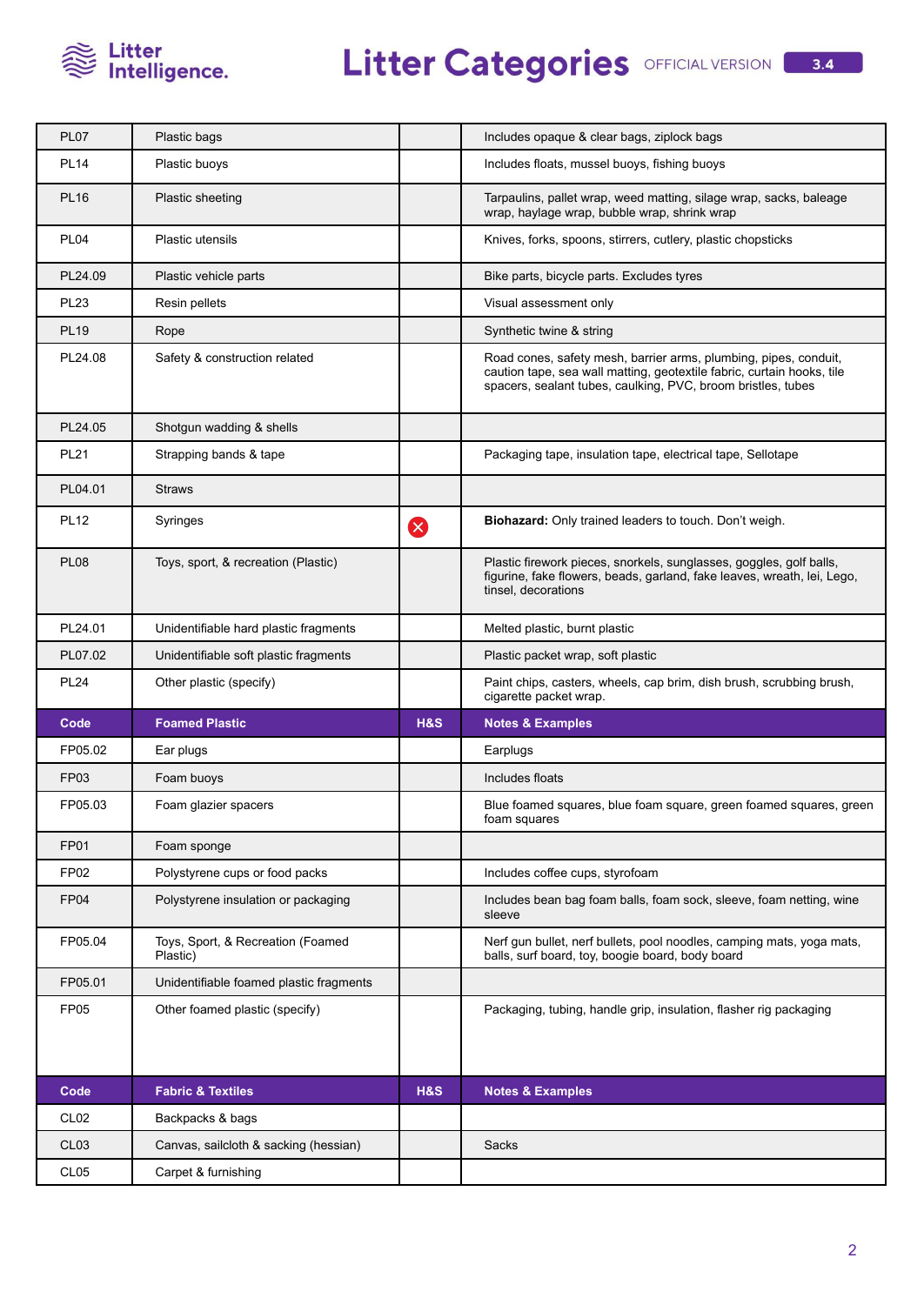

## Litter Categories OFFICIAL VERSION **8.4**

| CL <sub>01</sub> | Clothing, towels and linen                    |                | Bracelets, fashion accessories, clothing tags, socks, duvet, pillow,<br>undies, underwear, panties, pants, jersey, polyester, polypropylene,<br>buttons, clips, buckles, cotton reel, clothing, hats, gloves, towels |
|------------------|-----------------------------------------------|----------------|----------------------------------------------------------------------------------------------------------------------------------------------------------------------------------------------------------------------|
| CL01.01          | Footwear & shoes                              |                | Excludes shoe soles, jandals, flip flops                                                                                                                                                                             |
| CL <sub>04</sub> | Rope, line or string (natural)                |                | Wool                                                                                                                                                                                                                 |
| CL <sub>06</sub> | Other cloth                                   |                | Leather, dog collars, velcro, viny                                                                                                                                                                                   |
| CL06.01          | Unidentifiable cloth fragments (specify)      |                | Polyester stuffing, sea fluff, tennis ball fuzz, rags, dacron, unidentifiable<br>cloth fragments                                                                                                                     |
| Code             | <b>Glass &amp; Ceramic</b>                    | H&S            | <b>Notes &amp; Examples</b>                                                                                                                                                                                          |
| GC <sub>02</sub> | Bottles & jars                                |                |                                                                                                                                                                                                                      |
| GC01             | Construction material                         |                | Including brick, cement, pipes, concrete, asphalt                                                                                                                                                                    |
| GC <sub>05</sub> | Fluorescent light tubes                       |                |                                                                                                                                                                                                                      |
| GC <sub>06</sub> | Glass buoys                                   |                |                                                                                                                                                                                                                      |
| GC07             | Glass or ceramic fragments                    | T              | Can be sharp! Adults only. Terracotta, pottery                                                                                                                                                                       |
| GC04             | Light globes/bulbs                            |                |                                                                                                                                                                                                                      |
| GC03             | Tableware                                     |                | Plates & cups                                                                                                                                                                                                        |
| GC08             | Other glass & ceramic (specify)               |                |                                                                                                                                                                                                                      |
| Code             | <b>Metal</b>                                  | <b>H&amp;S</b> | <b>Notes &amp; Examples</b>                                                                                                                                                                                          |
| ME03             | Aluminium drink cans                          |                |                                                                                                                                                                                                                      |
| ME <sub>02</sub> | Bottle caps, lids & pull tabs                 |                |                                                                                                                                                                                                                      |
| ME09             | Construction material                         |                | Fencing & electrical wiring, nails, screws, staples, wire mesh, waratahs,<br>rivet, bearing, tools                                                                                                                   |
| ME07             | Fishing related                               | $\mathbf{I}$   | Can be sharp! Sinkers, lures, hooks, traps, pots, swivels, shark/long<br>line clips, split ring, pliers, knife, knives                                                                                               |
| ME06             | Foil wrappers                                 |                | Tin foil, aluminium foil. Excludes foil lined plastic wrappers                                                                                                                                                       |
| <b>ME05</b>      | Gas bottles, drums & buckets ( > 4 L)         |                |                                                                                                                                                                                                                      |
| ME10.02          | Metal vehicle parts                           |                | Spark plug                                                                                                                                                                                                           |
| ME04             | Other cans & containers $(\leq 4L)$           |                | Tin cans, aerosols, inhaler canisters, tubes, ointment tube                                                                                                                                                          |
| ME10.01          | Sharps, needles, lancets, metal catheters     | Ø              | Biohazard: Only trained leaders to touch. Don't weigh.                                                                                                                                                               |
| ME01             | <b>Tableware</b>                              |                | Plates, cups, cutlery, utensils, knives, forks, spoons                                                                                                                                                               |
| ME08             | Unidentifiable metal fragments                |                |                                                                                                                                                                                                                      |
| <b>ME10</b>      | Other metal (specify)                         |                | Coins, sparklers, bullets, toys, bullet shells, shopping trolley/cart,<br>figurine, stationary items, key ring, key, ring, jewellery, jewelry, button,<br>watch, thumbtack, drawing pin, push pin                    |
| Code             | Paper & Cardboard                             | <b>H&amp;S</b> | <b>Notes &amp; Examples</b>                                                                                                                                                                                          |
| <b>PC02</b>      | Cardboard boxes                               |                |                                                                                                                                                                                                                      |
| <b>PC03</b>      | Cups, food trays & wrappers                   |                | Paper bags, cigarette packs, drink containers, takeaway containers,<br>napkin, serviette, rolling papers, zigzags, zig zag                                                                                           |
| <b>PC04</b>      | Fireworks                                     |                |                                                                                                                                                                                                                      |
| <b>PC01</b>      | Paper, newspapers & paper receipts            |                | Magazines                                                                                                                                                                                                            |
| PC03.01          | Tetrapaks                                     |                | Carton, flavoured milk, juice                                                                                                                                                                                        |
| PC05.01          | Unidentifiable paper & cardboard<br>fragments |                |                                                                                                                                                                                                                      |